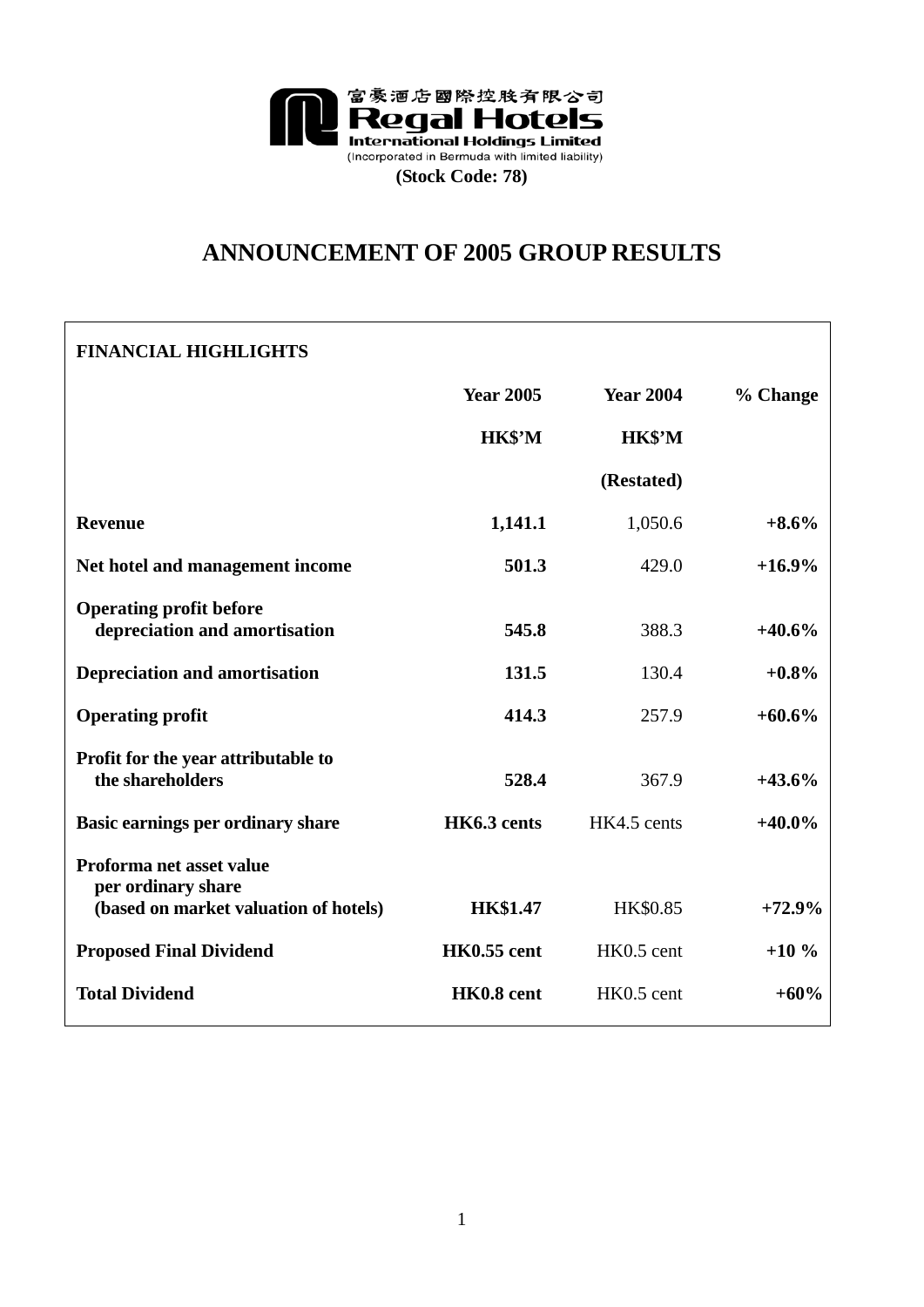

**Press Release April 18, 2006 For Immediate Release** 

## **Regal Group Announces 2005 Annual Results Solid Foundation for Hotel Major Expansion**

Regal Hotels International Holdings Limited ("the Regal Group", stock code: 078) announced today the final results for the year ended December 31, 2005.

For the year ended December 31, 2005, the Group achieved an audited consolidated net profit attributable to shareholders of HK\$528.4 million, representing an increase of about 43.6% over the corresponding figure of HK\$367.9 million (as restated) attained in the 2004 financial year.

In view of the satisfactory results achieved, the Directors have resolved to recommend the payment of a final dividend of HK0.55 cent per ordinary share for the year ended December 31, 2005 (2004 - HK0.5 cent). Together with the interim dividend of HK0.25 cent per ordinary share paid in November 2005, total dividends per ordinary share for the year ended December 31, 2005 will amount to HK0.8 cent (2004 – HK0.5 cent), representing an increase of 60% over the total dividends paid for the 2004 financial year.

## **HOTELS**

In 2005, Hong Kong received another new record number of over 23.3 million visitor arrivals, with the travel and tourism economy expected to contribute around 12.5% of Hong Kong's Gross Domestic Product. During the year, visitors from Mainland China continued to increase by 2.4% to over 12.5 million, accounting for 53.7% of the total incoming visitors to Hong Kong. In the meantime, strong growth was recorded in the number of visitors from most major long haul markets including Europe, North America and Australia, who customarily have a higher proportion of spending on hotel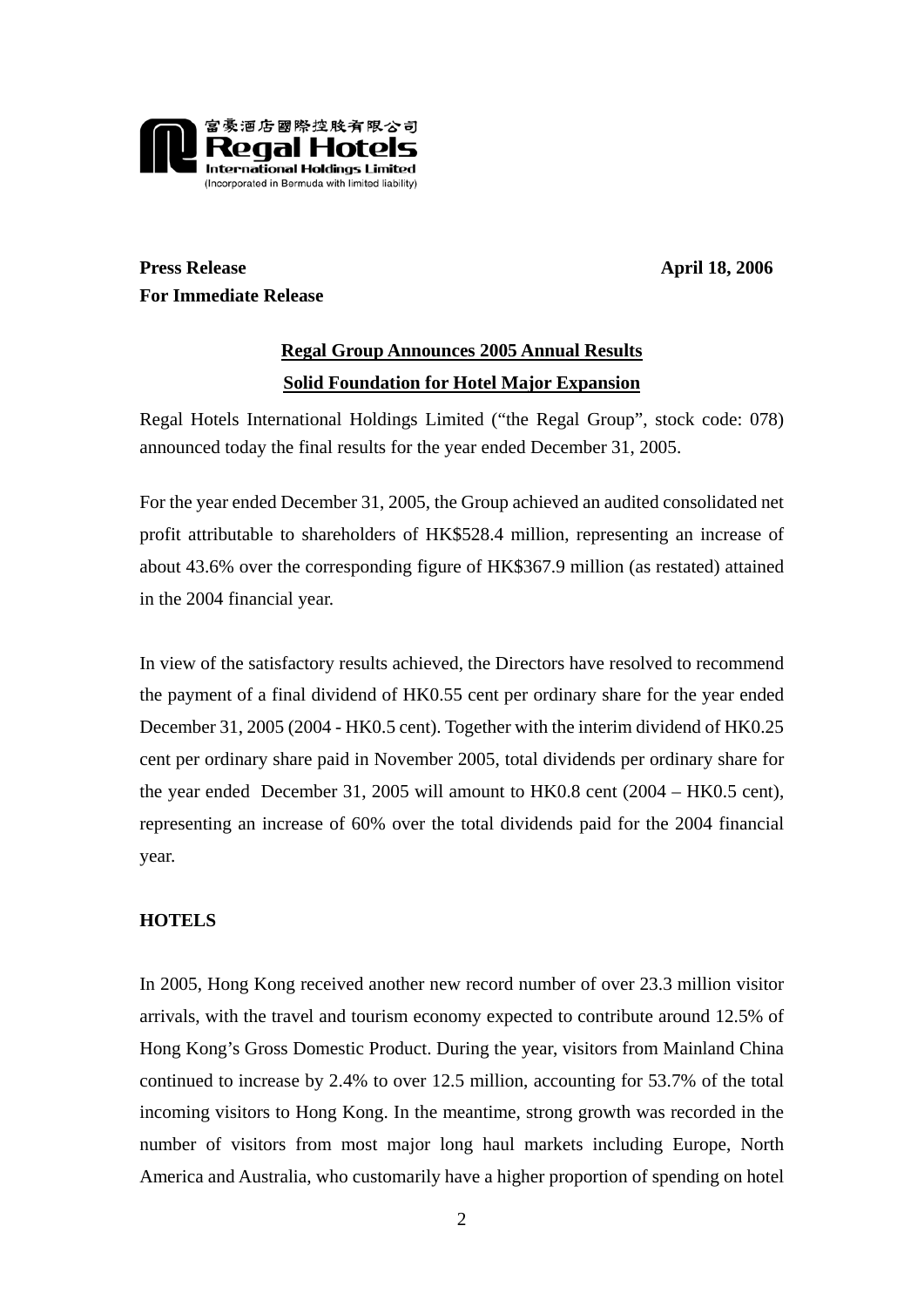accommodation.

Benefiting from the increase in visitor arrivals, the hotel industry in Hong Kong on the whole continued to perform well. Although there was some short term pressure on overall hotel occupancy level on account of the opening of several new hotels, according to the report from the Hong Kong Tourism Board, the hotel room average occupancy rate for all hotels as a whole was still able to be maintained at 86% in 2005, albeit reflecting a modest decrease from 88% in 2004. However, the average achieved hotel room rate has over the same period increased significantly by 16.4%. These reported figures are indicative of the general inclination of most hotel operators in Hong Kong to be increasingly focused on the keeping up of the hotel room rate, now that the overall room occupancy has been steadily maintained at a satisfactory level despite the increased supply. Nevertheless, the current average room rate achieved by the hotels in Hong Kong as a whole is still substantially below its previous peak level during the mid-nineties and lags behind those prevailing in other major international cities.

During the year under review, the combined average room occupancy for the five Regal Hotels in Hong Kong was maintained at 81.6%, as compared with 83.9% in 2004, and if the Regal Airport Hotel was excluded, the combined average room occupancy for the other four Regal Hotels in Hong Kong would be 89.2%, maintaining very much the same level as that in 2004. In terms of the combined average achieved room rate for the five Regal Hotels as a whole, an increase of 13.5% was attained over that in 2004. The Regal Airport Hotel is still catching up on its occupancy level on account of its relatively large number of room count and its unique market position and location. With gross operating profit margin maintained at over 46%, the five hotels together generated total operating profits (including hotel net rental income) of just over HK\$500 million, representing an increase of more than 16% over that attained in 2004.

The Regal Airport Hotel has been rated "The Best Airport Hotel Asia-Pacific" by TTG Asia in 2005 and by Business Traveller Asia-Pacific for five consecutive years since 2001. To cater to the rising demand in meeting and conference businesses, a sizeable meeting and conference center comprising 13 new meeting rooms together with other ancillary facilities including a spa center are being added to this hotel.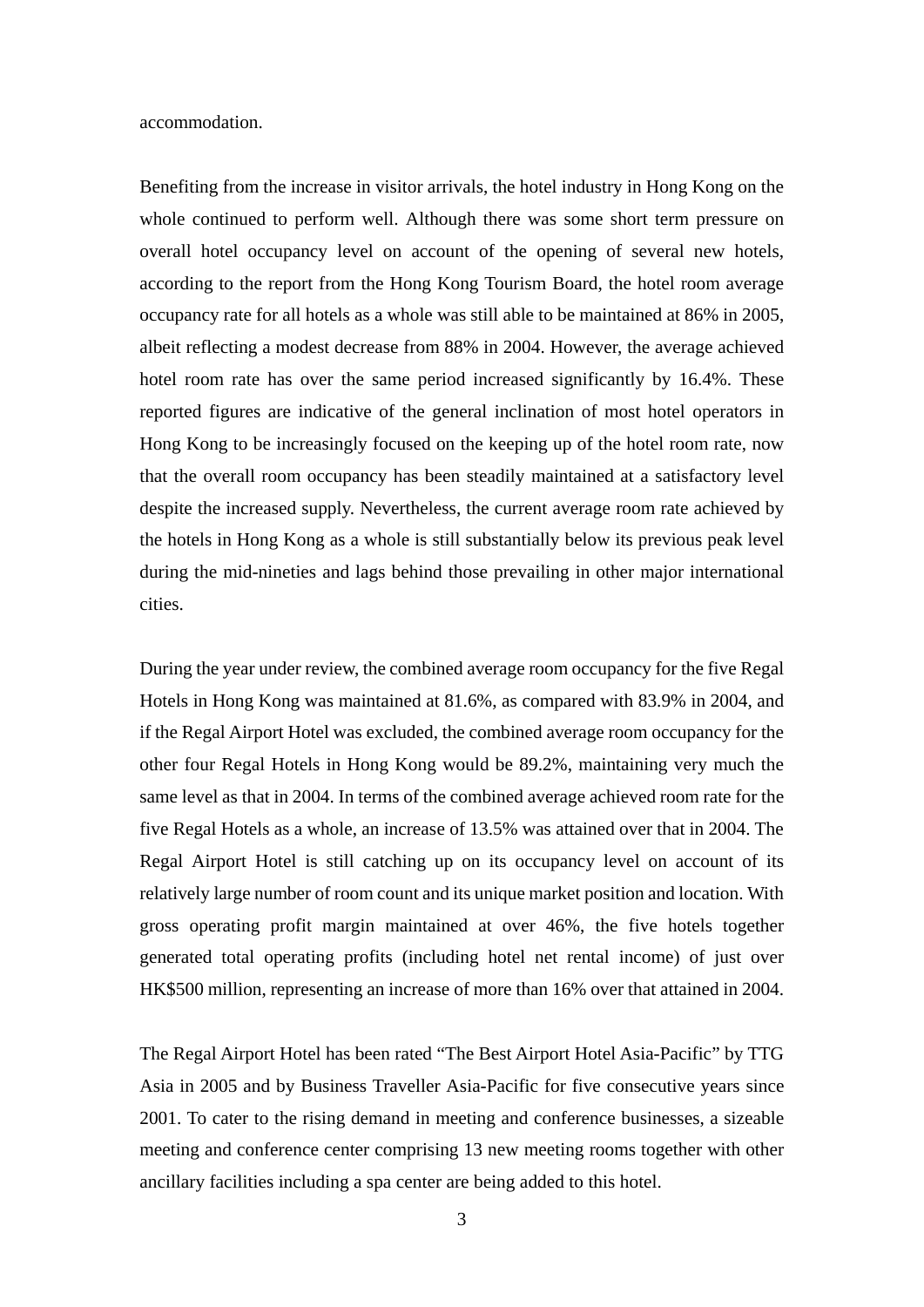To enhance the image and market recognition of the Regal brand, various upgrading and refurbishment works have been planned for the other four Regal Hotels in Hong Kong. These works are being implemented in stages, with the renovation of the hotel lobbies and food and beverage outlets as well as some of the guest rooms at the Regal Kowloon Hotel and the Regal Riverside Hotel having been substantially completed recently.

In order to maximize the utilisation of its hotel properties, the Group has started to embark on an asset enhancement programme which essentially entails the addition of a total of about 460 rooms to four Regal Hotels in Hong Kong (other than the Regal Kowloon Hotel), involving estimated total construction costs of about HK\$250 million. Certain parts of the asset enhancement programme have already been commenced and the entire programme is scheduled to be completed in stages from the fourth quarter of 2006 to the first half of 2008.

The two hotels in Shanghai managed by the Group contributed increased management fee income during the year. In view of the buoyant economic outlook in China, the Group has plans to extend the Regal Hotels' network to certain key Mainland cities and is working actively on a number of proposals involving hotel investments, leasing and/or management opportunities.

### **PROPERTIES**

#### *Regalia Bay, Stanley*

The property market in Hong Kong continued to consolidate in 2005 due to the rising interest rates. Transaction volume for the high-end residential properties has generally declined, but transacted price levels stayed relatively firm.

For the year under review, the Regalia Bay contributed to the Group a profit of HK\$128.5 million, inclusive of write back of provision. There are 38 houses with a total gross area of about 174,000 square feet remaining unsold, which are mostly of larger sizes and/or on better locations in the development. The Group plans to release these remaining houses for sale in stages when market activities revive.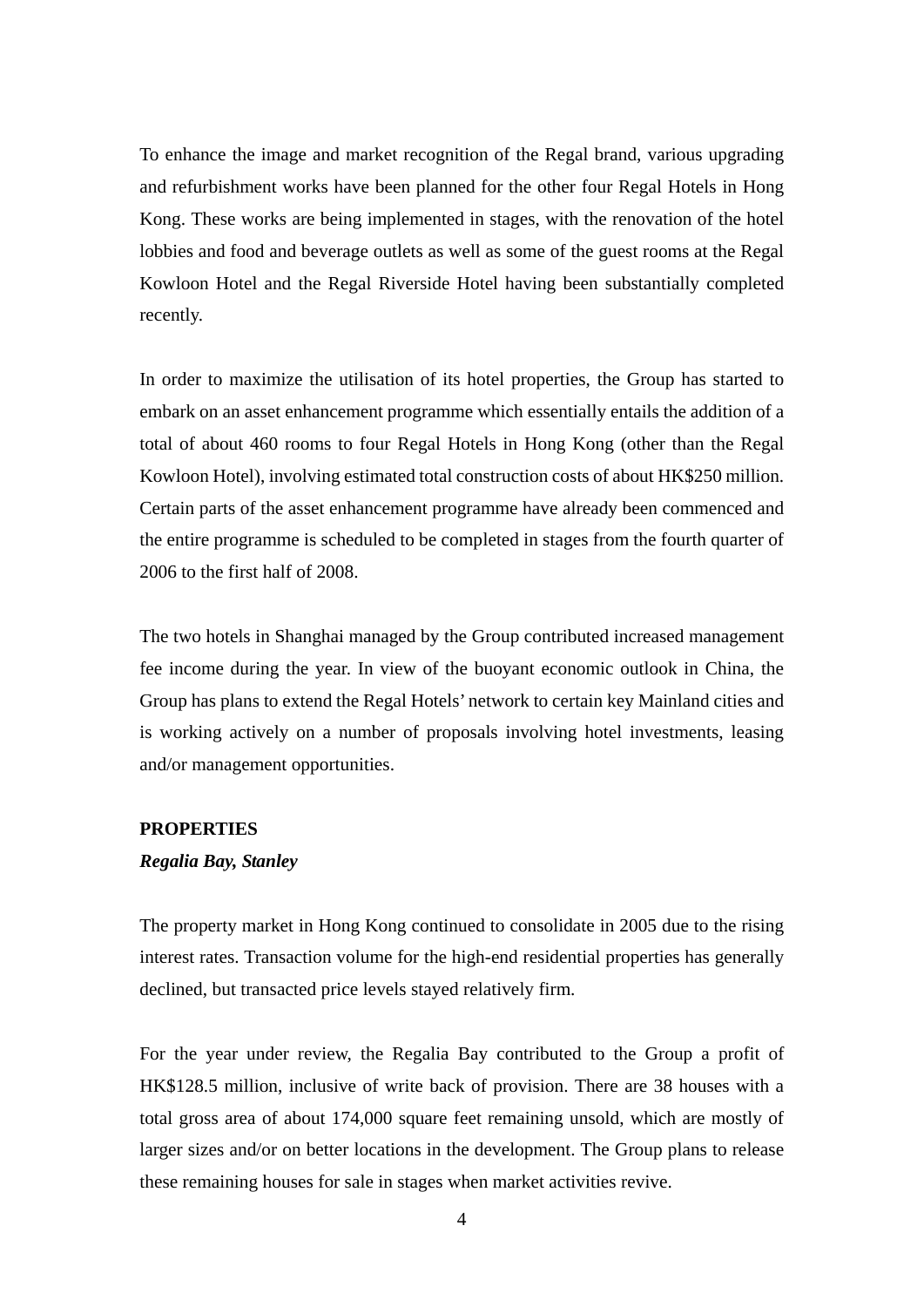#### *Development project in the Central Business District of Beijing*

On July 8, 2005, the Group entered into a Sale and Purchase Agreement with Paliburg Holdings Limited and certain of its wholly owned subsidiaries for the acquisition of a 50% equity interest in Hang Fok Properties Limited at a consideration of HK\$145 million. Hang Fok is principally engaged, through two investee companies established in the PRC, in the development of a property project at Chao Yang Men Wai Da Jie in the Central Business District of Beijing, planned to comprise office, residential, hotel, commercial and carparking accommodations with a total permissible gross floor area of about 4,630,000 square feet (or 430,000 square meters).

In February 2006, one of the investee companies (both currently 59% owned subsidiary companies of Hang Fok) has formally entered into Land Grant Contracts with the Beijing Municipal Administration of State Land and Resources in respect of certain portions of the original development site with total permissible gross floor area of 280,833 square meters encompassing office, commercial and residential uses at a total consideration of approximately RMB390.5 million. The investee companies are continuing with their efforts with a view to further securing their rights to the remaining portion of the original development site.

While the detailed development plans for this project are being finalised, it is anticipated that the overall development scheme will comprise office, commercial, residential and carparking accommodations, to be complemented with a deluxe hotel. The land portions granted under the Land Grant Contracts are substantially vacant sites and in view of the Beijing Olympics to be held in August 2008, the joint venture parties are planning to proceed with the development of these land portions as the first phase of the project as soon as practicable.

Having considered the entitlements of the land use rights granted to the investee companies under the Land Grant Contracts, the favourable market environment currently prevailing in Beijing and the relatively attractive opportunity for Regal to participate in this development project, the Group is confidential that this development project will generate substantial profit to the Group.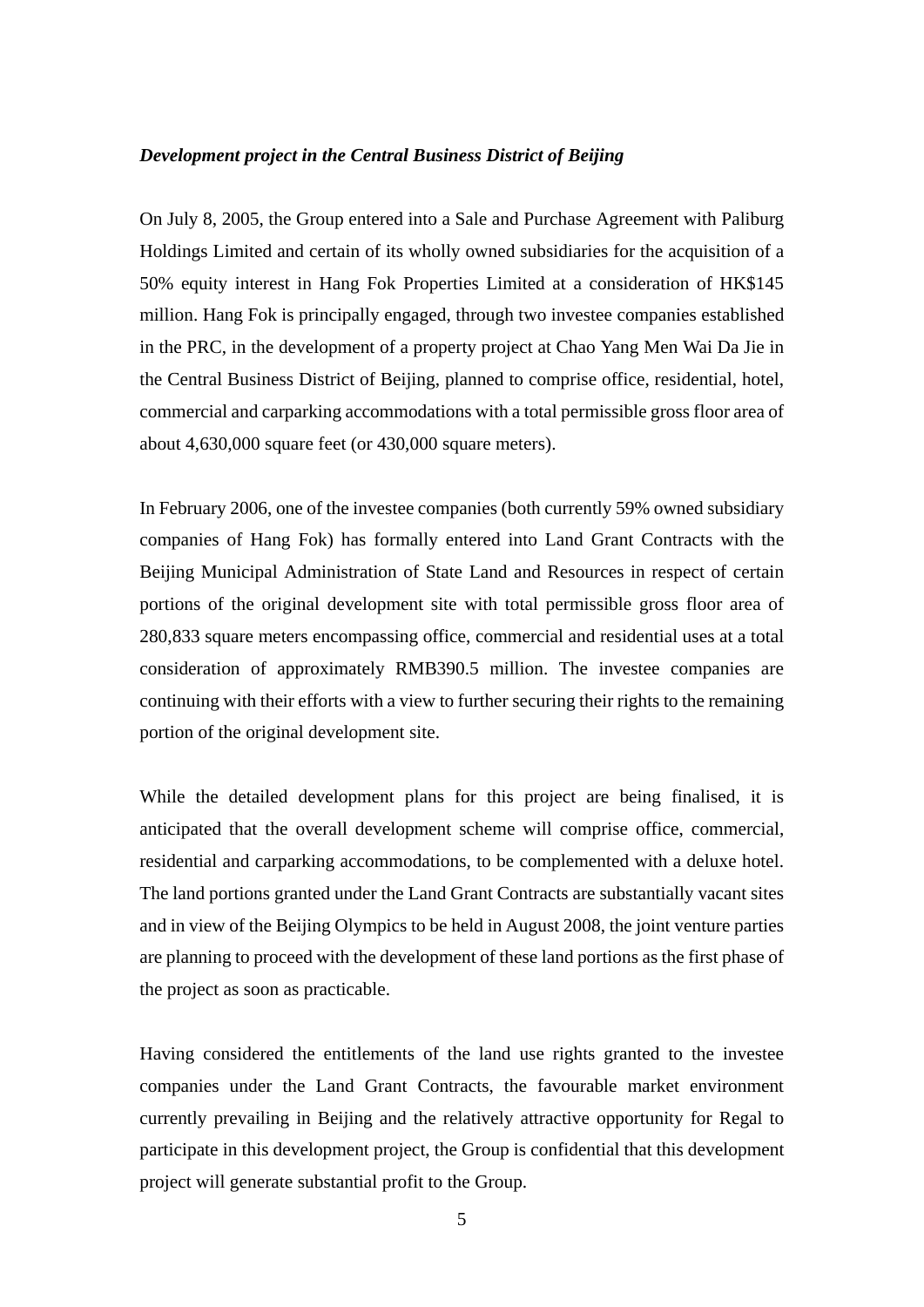#### **OUTLOOK**

With the concerted efforts of the tourist industry working closely with the Hong Kong Government in the promotion of Hong Kong as a major international business and tourism hub, coupled with the positive outlook on economic growth worldwide and, more particularly, in Mainland China, the number of incoming visitors to Hong Kong is anticipated to further increase. Although it is expected that there will be some further supply of hotel rooms in Hong Kong, the additional supply will be relatively limited due to the high investment costs required on land acquisition and construction, and a large proportion of the new supply will be located in peripheral areas outside of the traditional business or tourist districts. Accordingly, it is widely perceived that the overall demand for hotel rooms in the foreseeable future should remain strong and room rates can expect to rise further.

Businesses at the five Regal Hotels in Hong Kong continued to perform well in the first quarter of 2006, with average room rate and gross operating profits both attaining an encouraging double-digit growth as compared with the corresponding period in 2005.

The Chek Lap Kok International Airport is embarking on a large expansion programme with the development of the vibrant Sky City. The first phase of the Sky City development includes the Asia World-Expo (an international exhibition centre), which was recently opened in December 2005, the Sky Plaza (an office and retail complex), the Sky Pier (a cross-boundary ferry terminal) and a 9-hole golf course. Moreover, apart from the Hong Kong Disneyland opened in September 2005, many other tourist attractions are also being rolled out in the Lantau Island, including the Ngong Ping 360 project with the Sky Rail cable car connecting to Tung Chung, scheduled to open in mid-June 2006. All these new developments and facilities will generate substantial additional demand for hotel rooms in this area from both business as well as leisure travelers and the Regal Airport Hotel is particularly well positioned to capture this growing market.

When the asset enhancement programme is fully completed, the total hotel room count of the five Regal Hotels in Hong Kong will increase by about 14% to boost an